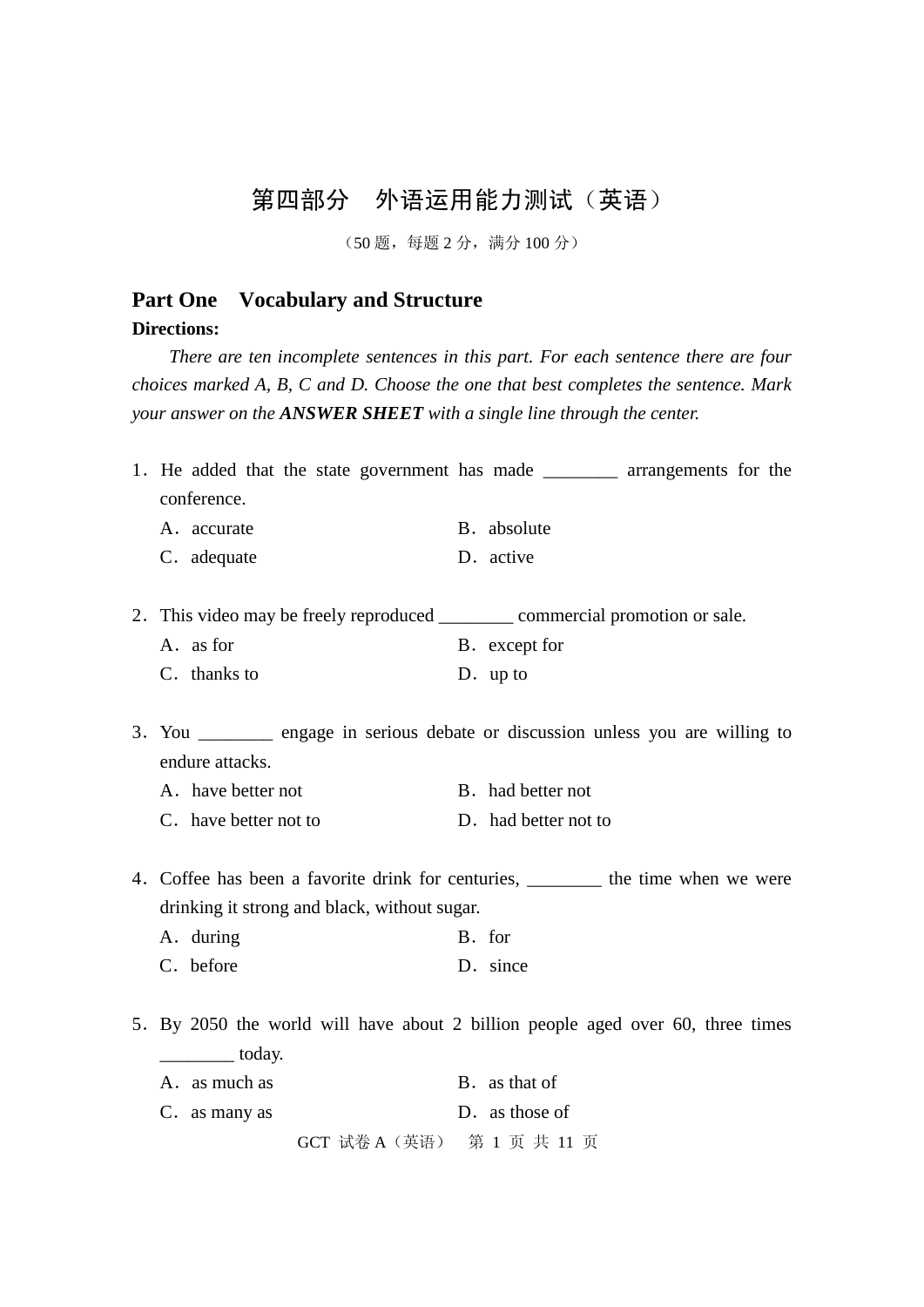6.Saffron returned to London to \_\_\_\_\_\_\_\_ her acting career after four years of modeling.

A. follow B. chase

C. seek D. pursue

7. He has fancy dreams about his life, and nothing ever quite his expectations.

A. matches B. makes

C. reaches D. realizes

8. \_\_\_\_\_\_\_\_ my neighbor's kid with his coming exam, I spend an hour working with him every day.

| A. To help | B. Helping |
|------------|------------|
|------------|------------|

| C. Helped |  | D. Having helped |
|-----------|--|------------------|
|-----------|--|------------------|

9.When I worked as a bank clerk, I had the opportunity to meet a rich \_\_\_\_\_\_\_\_ of people: students, soldiers and factory workers.

| A. diversity | B. kind |
|--------------|---------|
|              |         |

C. range D. variety

10.Cuts in funding have meant that equipment has been kept in service long after it \_\_\_\_\_\_\_\_ replaced.

| A. should have been | B. would have been |
|---------------------|--------------------|
| C. could have been  | D. might have been |

### **Part Two Reading Comprehension**

### **Directions:**

*In this part there are three passages and one chart, each followed by five questions or unfinished statements. For each of them, there are four choices marked A, B, C and D. Choose the best one and mark your answer on the ANSWER SHEET with a single line through the center.*

GCT 试卷 A(英语) 第 2 页 共 11 页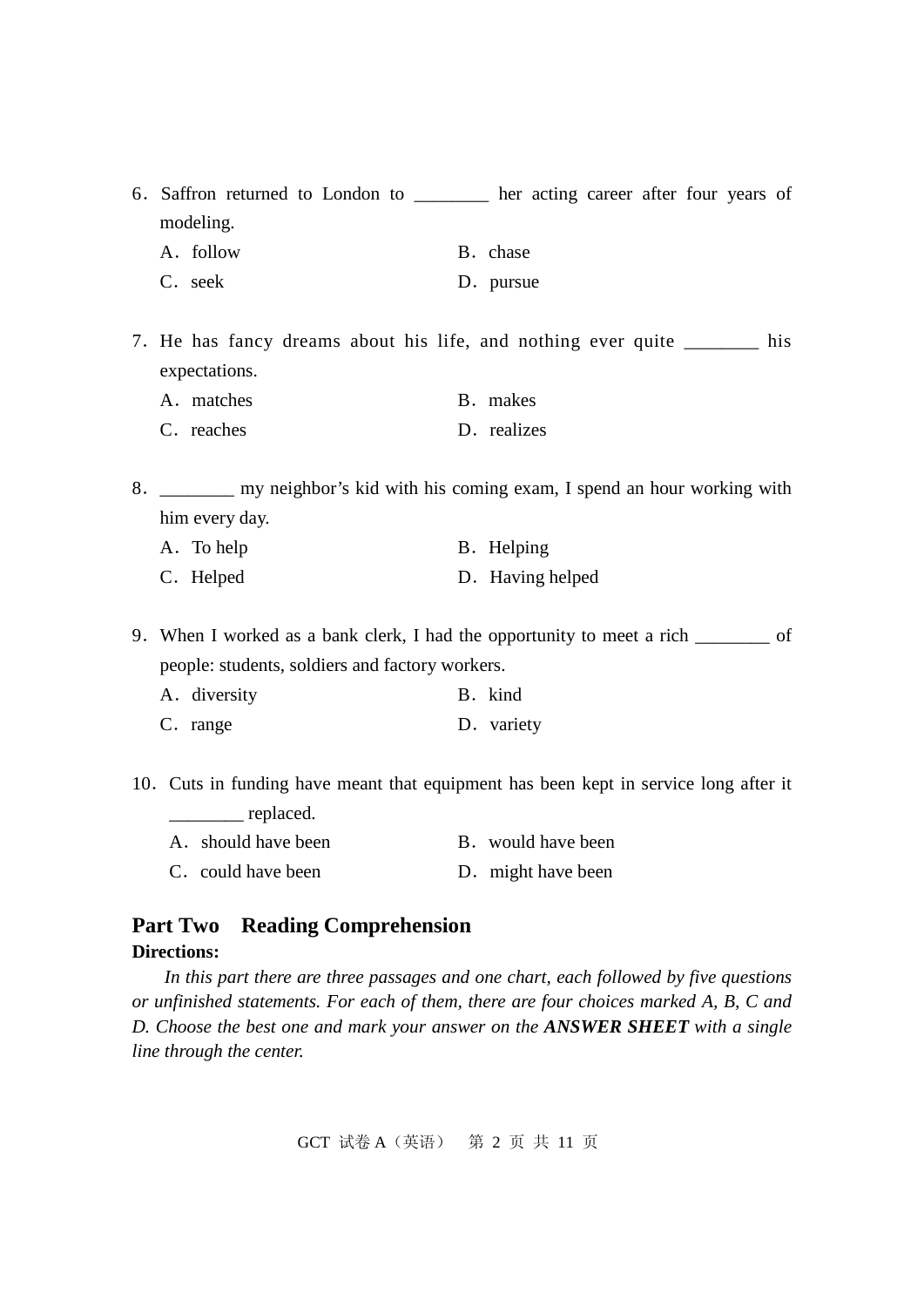#### **Questions 11-15 are based on the following passage:**

Happy hours are not necessarily happy, nor do they last for an hour, but they have become a part of the ritual of the office worker and businessman.

On weekdays in pubs and bars throughout America, there is the late afternoon happy hour. The time may vary from place to place, but usually it is held from four to seven. After the workday is finished, office workers in large cities and small towns take a relaxing pause and do not go directly home. They head off instead for the nearest bar or pub to be with friends, co-workers and colleagues. Within minutes the pub is **filled to capacity** with businessmen and secretaries, office clerks and stock executives. They gather around the bar like birds around a fountain or forest animals around a watering hole and chat about the trifles of office life or matters more personal. This is their desert garden, the place to relieve the day's stress at the office.

At these happy hours, social binding occurs between people who share the same workplace or similar professions. They may chat about each other or talk about a planned project that has yet to meet a deadline. In this sense, these places become extensions of the workplace and constitute a good portion of one's social life.

11. For office workers and businessmen the happy hour is their \_\_\_\_\_\_\_\_.

- A. professional requirement B. regular practice
- C. refreshing break D. unpaid work

12. Happy hours are held because office workers need to \_\_\_\_\_\_\_\_.

- A. have a good rest after work B. stay away from household work
- C. make new friends D. celebrate their achievements
- 13. The phrase "filled to capacity" in Paragraph 2 means the pub is \_\_\_\_\_\_\_\_.
	- A. too crowded B. rather entertaining
	- C. completely full D. very noisy

GCT 试卷 A(英语) 第 3 页 共 11 页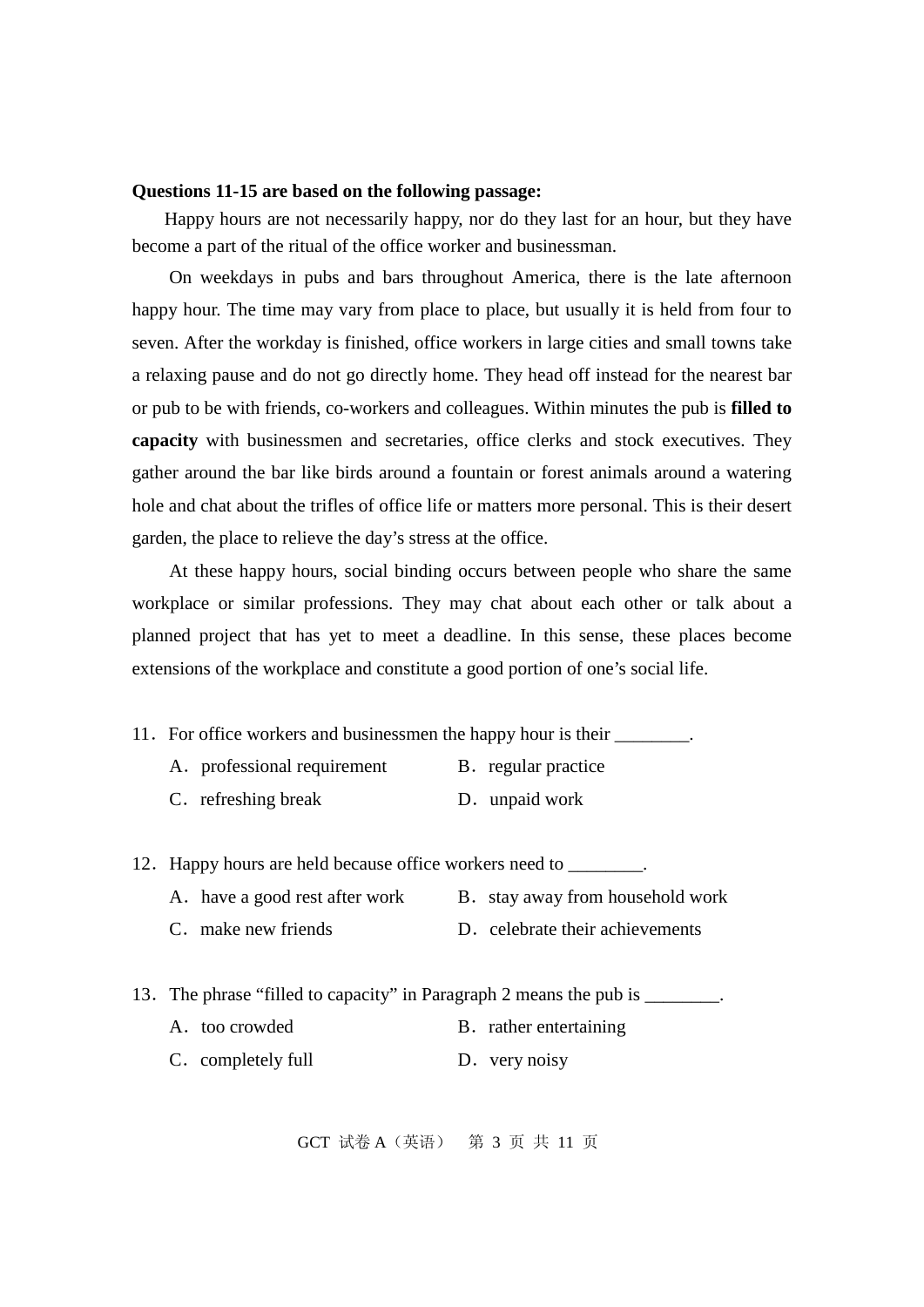- 14. Happy hours contribute to office workers'
	-
	- A. cooperation in society B. promotion in their company
	- C. connection in society D. loyalty to their company
		-
- 15.Which of the following statements is NOT true?
	- A.The happy hour is a social gathering in America.
	- B. People avoid talking about work at happy hours.
	- C.Happy hours are held on weekdays only.
	- D. People exchange work experiences at happy hours.

#### **Questions 16-20 are based on the following passage:**

Lazy? Shy? Live in a cave? Those might not be positive attributes for the average human, but they sure are good for animals trying to survive in a changing environment. According to a new study, beasts that hibernate (冬眠) or crawl into holes are less likely to be listed as endangered than those that don't.

Following up a previous study on extinct animals, which showed that species exhibiting "sleep or hide" (SLOH) behaviors did better than others, the researchers wanted to see if the same was true of modern creatures like moles and bears. To find out if our more timid animals have **a leg up** in the survival game, researchers made a master list of 443 sleep-or-hide mammals.

With their list in hand, the team compared their 443 to the "red list" of endangered species published by the International Union for Conservation of Nature. As suspected, a sleepy or hiding animal was less likely to be on the red list than a regular animal, and a red-list animal was also less likely to be a SLOH-er.

This makes a lot of sense, as animals that hide away in a cave or a tree hole are protected by their physical shelters from a variable environment outside, while hibernators enjoy a flexible metabolism (新陈代谢) that can help them adapt to a changing climate.

- 16. On the list of extinct animals studied, there were \_\_\_\_\_\_\_\_.
	- A. fewer SLOH-ers than regular animals
	- B.more SLOH-ers than expected
	- C. as many SLOH-ers as regular animals
	- D. hardly any SLOH-ers

GCT 试卷 A(英语) 第 4 页 共 11 页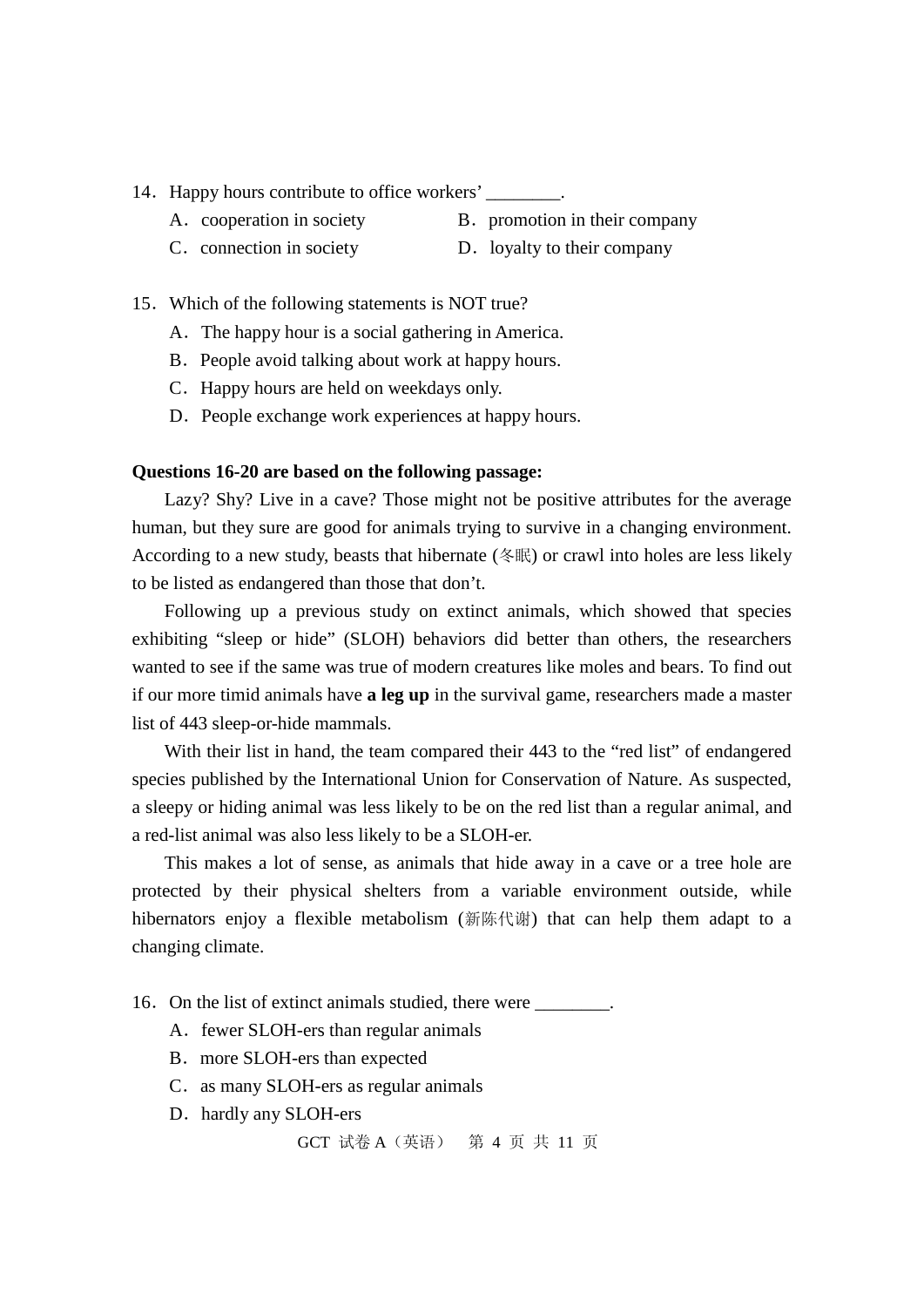- 17. The phrase "a leg up" in Paragraph 2 probably means "\_\_\_\_\_\_\_\_\_".
	- A. an instinct B. an advantage
	- C. a fight D. a chance
- 18. The study of modern creatures \_\_\_\_\_\_\_.
	- A. is unrelated to the study of extinct animals
	- B. finds evidence missing in the study of extinct animals
	- C. has findings similar to those of the study of extinct animals
	- D. reveals a different pattern from the study of extinct animals
- 19. According to the passage, red-list animals are more likely to  $\frac{1}{\sqrt{2\pi}}$ 
	- A.be lazy B.be timid
	- C. live long D. sleep less
- 20. In the last paragraph the author \_\_\_\_\_\_\_\_.
	- A.compares the behaviors of sleepers and hiders
	- B. offers an explanation for the survival of sleepers and hiders
	- C. analyzes how a changing environment affects SLOH-ers
	- D. emphasizes what can be learned from SLOH-ers

#### **Questions 21-25 are based on the following passage:**

In computing, passwords are commonly used to limit access to official users. Yet the widespread use of passwords has serious drawbacks. Office workers now have to remember an average of twelve system passwords. In theory they should use different passwords for each site, but in reality these would be impossible to remember, so many people use the same password for all.

An additional problem is that the majority use simple words such as "hello", or names of family members, instead of more secure combinations of numbers and letters, such as 6ANV76Y. This permits computer hackers to download dictionaries and quickly find the word that allows them access.

When system users forget their passwords there is extra expense in supplying new ones, while if people are forced to change passwords frequently they often write them down, making systems even less secure. Therefore, it is clear that the idea of passwords,

GCT 试卷 A(英语) 第 5 页 共 11 页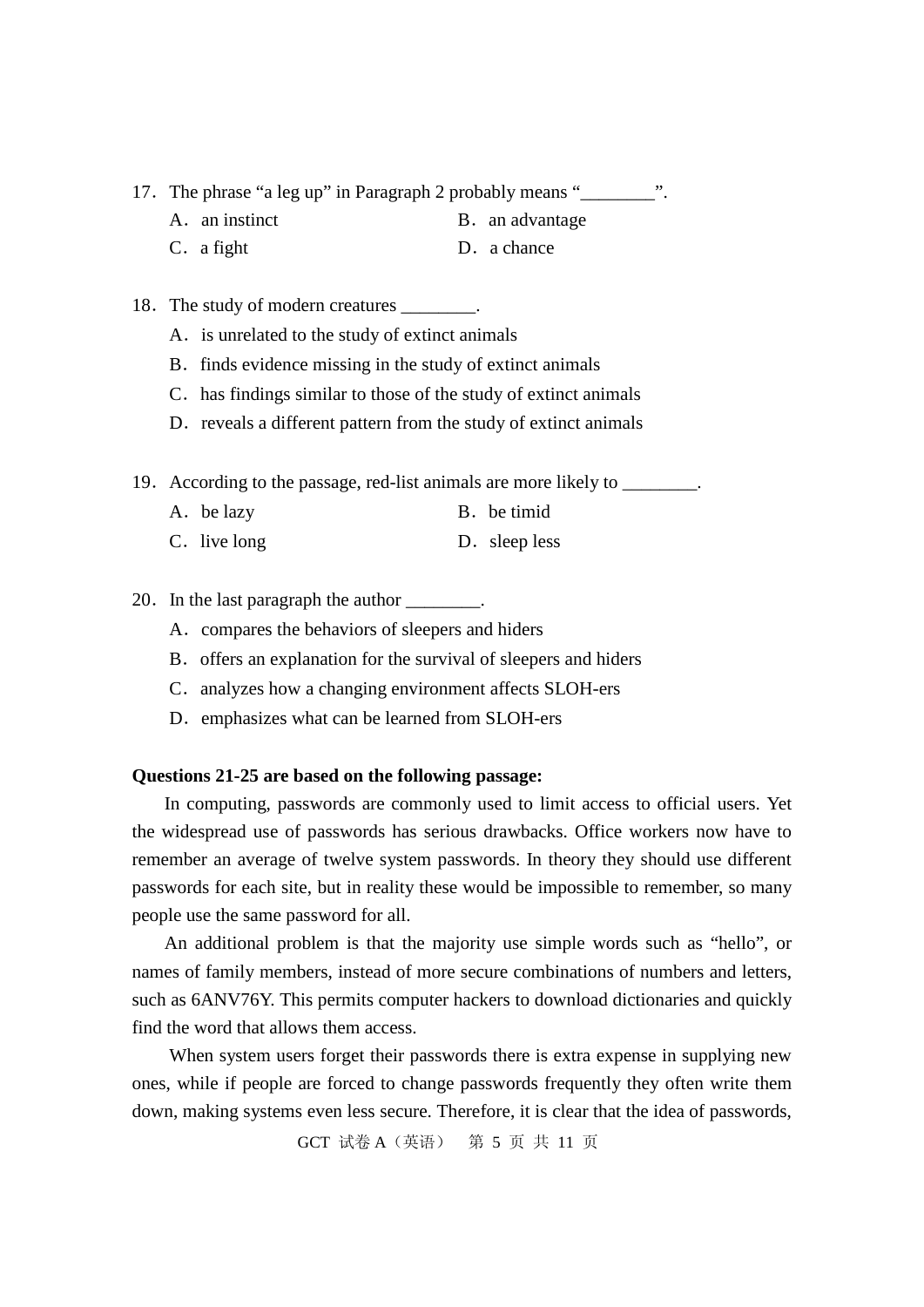which have been used as security devices for thousands of years, may need rethinking.

One possible alternative has been developed by the American firm Real User, and is called "Passfaces". In order to access the system a worker has to select a series of photographs of faces from a randomly (随机地) generated sequence. If the pictures are selected in the correct order, access is granted. This concept depends on the human ability to recognize and remember a huge number of different faces, and the advantage is that such a sequence cannot be told to anyone or written down, so is more secure. It is claimed that the picture sequence, which used photographs of university students, is easier to remember than passwords, and it has now been adopted for the United States Senate.

- 21.What is the disadvantage of passwords as mentioned in Paragraph 1?
	- A.They do not ensure security.
	- B. They are difficult to remember.
	- C.They have to be changed frequently.
	- D.They limit computer accessibility.
- 22. One can make a password safer by \_\_\_\_\_\_\_.
	- A. inserting pictures between numbers
	- B. avoiding the use of letters altogether
	- C. setting up a firewall against computer hackers
	- D. using complicated combinations of numbers and letters
- 23. "Passfaces" is a method to get access to a system through  $\Box$ 
	- A. remembering a large number of faces
	- B. selecting photographs of faces one likes
	- C. recognizing a sequence of face pictures
	- D. showing one's face in front of the computer
- 24. One advantage of "Passfaces" over a password is that \_\_\_\_\_\_\_.
	- A. it is easier to remember
	- B. it is more complicated
	- C. it takes less time to log in
	- D. it allows one to write less

GCT 试卷 A(英语) 第 6 页 共 11 页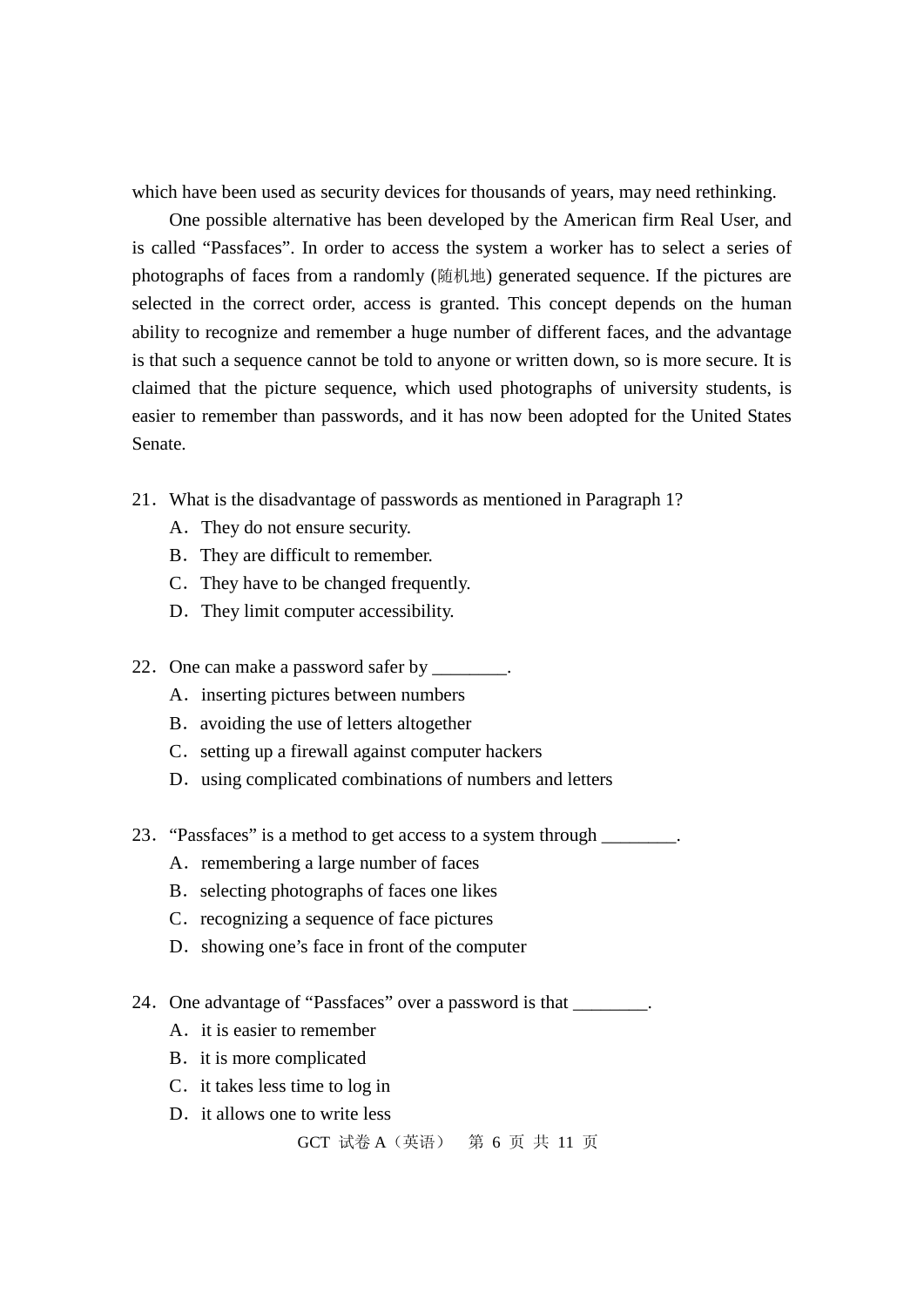- 25.What does the author think of the password?
	- A.It is an old system that needs improvement.
	- B.It provides as much security as before.
	- C. It should be abandoned by computer users.
	- D. It has developed to an advanced stage.

### **Questions 26-30 are based on the following chart:**

| <b>FedEx</b><br><b>Service</b>                   |                       | <b>U.S. EXPRESS FREIGHT</b> | <b>INTERNATIONAL</b><br><b>EXPRESS</b><br><b>FREIGHT</b>                     | <b>INTERNATIONAL AIR CARGO</b>                                      |                                               |
|--------------------------------------------------|-----------------------|-----------------------------|------------------------------------------------------------------------------|---------------------------------------------------------------------|-----------------------------------------------|
| <b>Restrictions</b>                              | 1 or 2 Day<br>Freight | 3 Day<br>Freight            | <b>International</b><br><b>Priority Freight or</b><br><b>Economy Freight</b> | <b>International</b><br><b>Premium or</b><br><b>Express Freight</b> | <b>International</b><br>Airport to<br>Airport |
| Minimum weight<br>per piece or<br>shipment       | 68kg                  | 68kg                        | 68kg                                                                         | No minimum<br>restrictions                                          | No minimum<br>restrictions                    |
| <b>Maximum</b> weight<br>per piece               | 997 <sub>kg</sub>     | 997 <sub>kg</sub>           | 997 <sub>kg</sub>                                                            | 997 <sub>kg</sub>                                                   | 997 <sub>kg</sub>                             |
| <b>Maximum length</b><br>plus girth per<br>piece | 762cm                 | 762cm                       | 762cm                                                                        | 762cm                                                               | 762cm                                         |
| <b>Maximum length</b><br>per piece               | 302cm                 | 122cm                       | 302cm                                                                        | 302cm                                                               | 302cm                                         |
| <b>Maximum height</b><br>per piece               | 178cm                 | 178cm                       | 178cm                                                                        | 178cm                                                               | 178cm                                         |
|                                                  |                       |                             | Measure<br>Girth                                                             |                                                                     |                                               |

GCT 试卷 A(英语) 第 7 页 共 11 页

Measure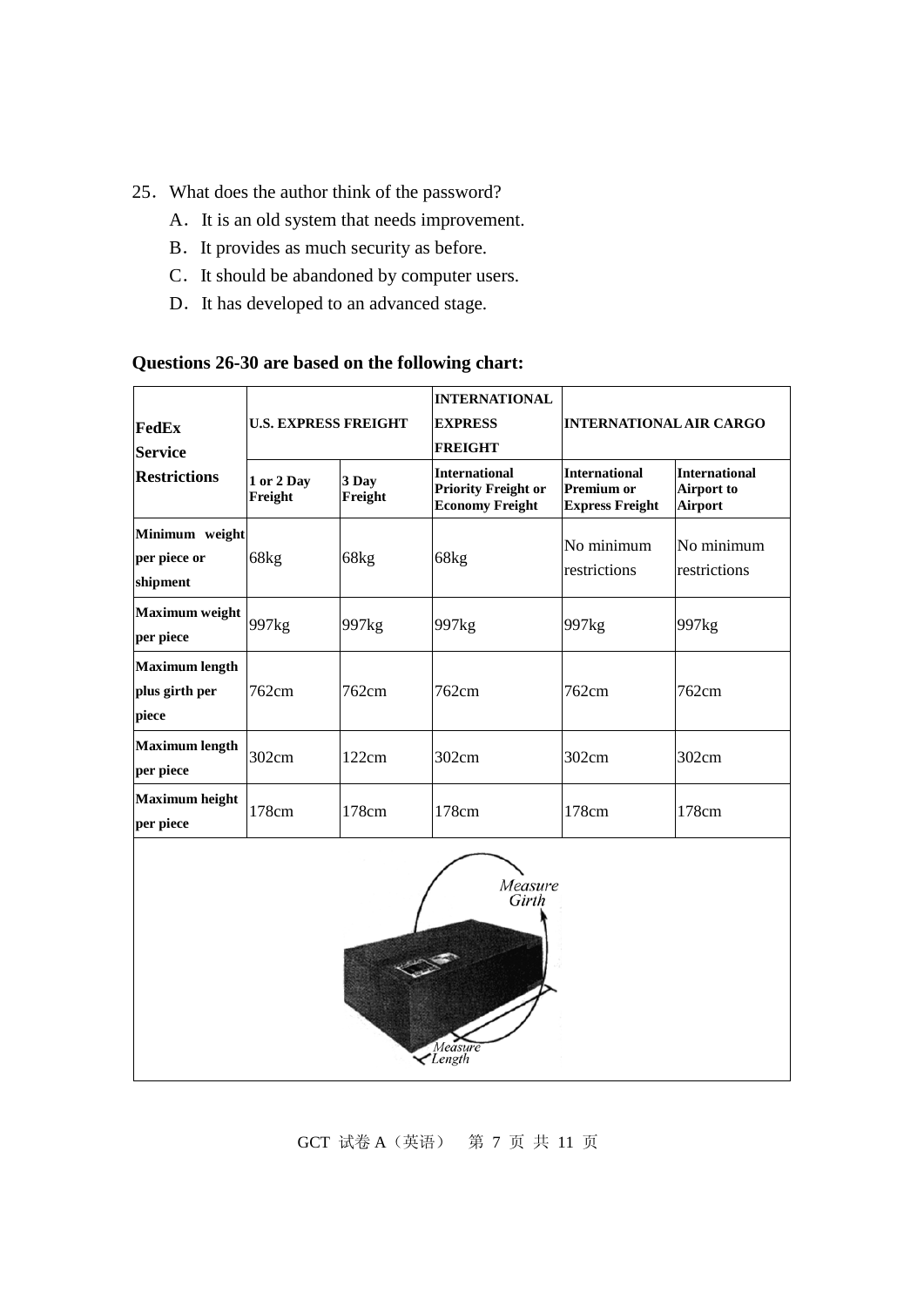- 26.Which of the following might be a proper title for the chart?
	- A. FedEx Freight Measurements and Methods
	- B. FedEx Shipment Regulations in US and Other Countries
	- C. FedEx International Freight Customer Service Guide
	- D. FedEx Express Freight and Air Cargo Service Restrictions
- 27.What's the minimum weight a shipment must reach in order to be transported by air?

| A. No restrictions. | <b>B.</b> 68kg. |
|---------------------|-----------------|
| C. 122kg.           | D. 997kg.       |

- 28.If you need to ship something 300cm long within US, which service can you choose?
	- A.Shipment in less than 1 day.
	- B. Shipment in 1 or 2 days.
	- C.Shipment in 3 days.
	- D. Shipment in more than 3 days.
- 29.What does "girth" possibly mean?
	- A. Measurement around an object.
	- B. Measurement of object weight.
	- C.Formula to calculate object width.
	- D. Formula to calculate object length.
- 30.FedEx services have different restrictions on the goods' \_\_\_\_\_\_\_\_.
	- A. maximum weight per piece
	- B. maximum length plus girth per piece
	- C. maximum length per piece
	- D. maximum height per piece

```
GCT 试卷 A(英语) 第 8 页 共 11 页
```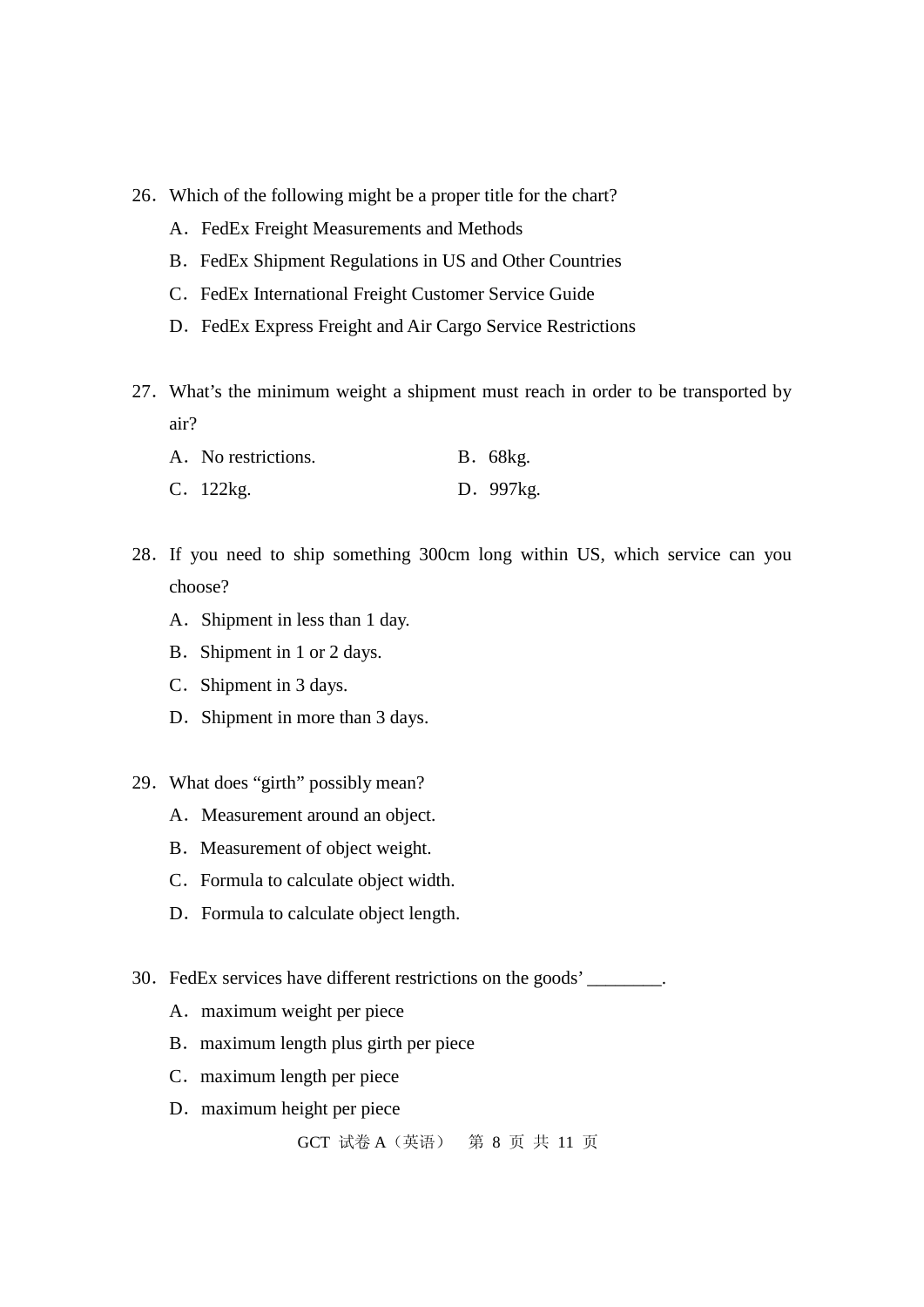### **Part Three Cloze Directions:**

*There are ten blanks in the following passage. For each numbered blank, there are four choices marked A, B, C and D. Choose the best one and mark your answer on the ANSWER SHEET with a single line through the center.*

Fueled by weather, wind, and dry undergrowth, uncontrolled wildfires can burn acres of land—and consume everything in their way—in mere minutes.

31 , more than 100,000 wildfires clear 4 million to 5 million acres of land in the U.S. every year. A wildfire moves at speeds of up to 23 kilometers an hour, consuming everything—trees, bushes, homes, even humans—in its 32 .

There are three conditions that need to be 33 in order for a wildfire to burn: fuel, oxygen, and a heat source. Fuel is any material 34 a fire that will burn quickly and easily, including trees, grasses, bushes, even homes. Air supplies the oxygen a fire  $\frac{35}{10}$  to burn. Heat sources help spark the wildfire and bring fuel to 36 hot enough to start burning. Lightning, burning campfires or cigarettes, hot winds, and even the sun can all provide  $37$  heat to spark a wildfire.

38 often harmful and destructive to humans, naturally occurring wildfires play a positive role in nature. They  $\frac{39}{2}$  nutrients to the soil by burning dead or decaying matter. They remove diseased plants and harmful insects from a forest ecosystem (生态 系统). And by burning 40 thick trees and bushes, wildfires allow sunlight to reach the forest floor, enabling a new generation of young plants to grow.

|  | 31. A. After all   | B. Above all |         | $C.$ In sum     | D. On average |
|--|--------------------|--------------|---------|-----------------|---------------|
|  | 32. A. route       | B. track     |         | C. path         | D. trace      |
|  | 33. A. stable      | B. present   |         | C. fixed        | D. favorable  |
|  | 34. A. surrounding | B. keeping   |         | C. causing      | D. making     |
|  | 35. A. acquires    | B. needs     |         | C. captures     | D. meets      |
|  | 36. A. materials   | B. places    |         | C. temperatures | D. conditions |
|  | 37. A. additional  | B. excessive |         | C. plentiful    | D. sufficient |
|  | 38. A. Although    | B. As        | $C.$ If |                 | D. Whereas    |
|  | 39. A. drive       | B. reduce    |         | C. return       | D. assign     |
|  | 40. A. over        | B. through   |         | C. below        | D. beyond     |
|  |                    |              |         |                 |               |

GCT 试卷 A(英语) 第 9 页 共 11 页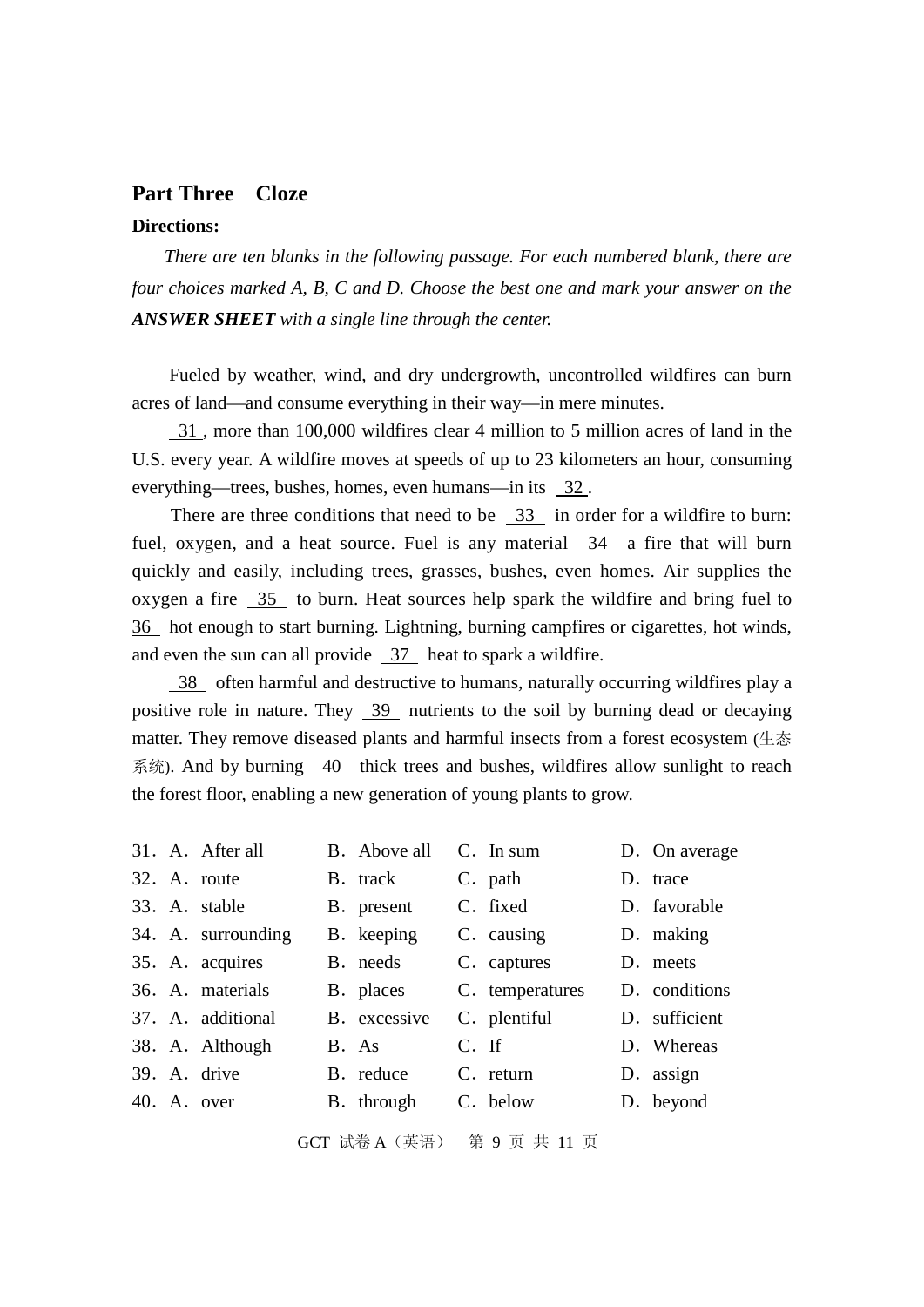### **Part Four Dialogue Completion Directions:**

*In this part, there are ten short incomplete dialogues between two speakers, each followed by four choices marked A, B, C and D. Choose the one that most appropriately suits the conversational context and best completes the dialogue. Mark your answer on the ANSWER SHEET with a single line through the center.* 

|  | 41. Speaker A: Hi. My name is Mark. I'm from Houston, Texas.                      |  |                                                                           |  |  |  |  |  |
|--|-----------------------------------------------------------------------------------|--|---------------------------------------------------------------------------|--|--|--|--|--|
|  | Speaker B: I'm Bill. Glad to meet you. What year are you?                         |  |                                                                           |  |  |  |  |  |
|  | Speaker A: _________.                                                             |  |                                                                           |  |  |  |  |  |
|  | A. I was born in 1990                                                             |  | B. I've been here for years                                               |  |  |  |  |  |
|  | C. I'm 19 years old                                                               |  | D. I'm a first-year student                                               |  |  |  |  |  |
|  | 42. Speaker A: I'm getting pretty bored. We should do something despite the rain. |  |                                                                           |  |  |  |  |  |
|  | Speaker B: ________ What do you have in mind?                                     |  |                                                                           |  |  |  |  |  |
|  | A. I back you up.                                                                 |  | B. Who cares?                                                             |  |  |  |  |  |
|  | C. I'm with you.                                                                  |  | D. I like the rain.                                                       |  |  |  |  |  |
|  | 43. Man: We had a trip to South Africa this summer.                               |  |                                                                           |  |  |  |  |  |
|  | Woman:                                                                            |  |                                                                           |  |  |  |  |  |
|  | Man: Yes, we did. In fact, we even encountered a lion.                            |  |                                                                           |  |  |  |  |  |
|  | A. Didn't you?                                                                    |  | B. How did it go?                                                         |  |  |  |  |  |
|  | C. I bet you had a great time. D. I guess you did.                                |  |                                                                           |  |  |  |  |  |
|  | 44. Man: Do you know Jason's phone number?                                        |  |                                                                           |  |  |  |  |  |
|  | Woman:                                                                            |  |                                                                           |  |  |  |  |  |
|  | <b>Man:</b> OK. I might as well look it up in the phone book.                     |  |                                                                           |  |  |  |  |  |
|  | A. Just a second.                                                                 |  | B. Not that I know of.                                                    |  |  |  |  |  |
|  | C. I can't think of it now.                                                       |  | D. Why ask?                                                               |  |  |  |  |  |
|  | 45. Interviewer: Let me see if I understood you. You mean that you can work extra |  |                                                                           |  |  |  |  |  |
|  | hours if needed, right?                                                           |  |                                                                           |  |  |  |  |  |
|  | Interviewee: ________                                                             |  |                                                                           |  |  |  |  |  |
|  |                                                                                   |  | A. Yes. No matter what you say. B. Yes. Thank you for your clarification. |  |  |  |  |  |
|  | C. Yes. You sure understand me. D. Yes. Absolutely.                               |  |                                                                           |  |  |  |  |  |
|  | <b>GCT 试卷 A</b> (英语)                                                              |  | 第10页共11页                                                                  |  |  |  |  |  |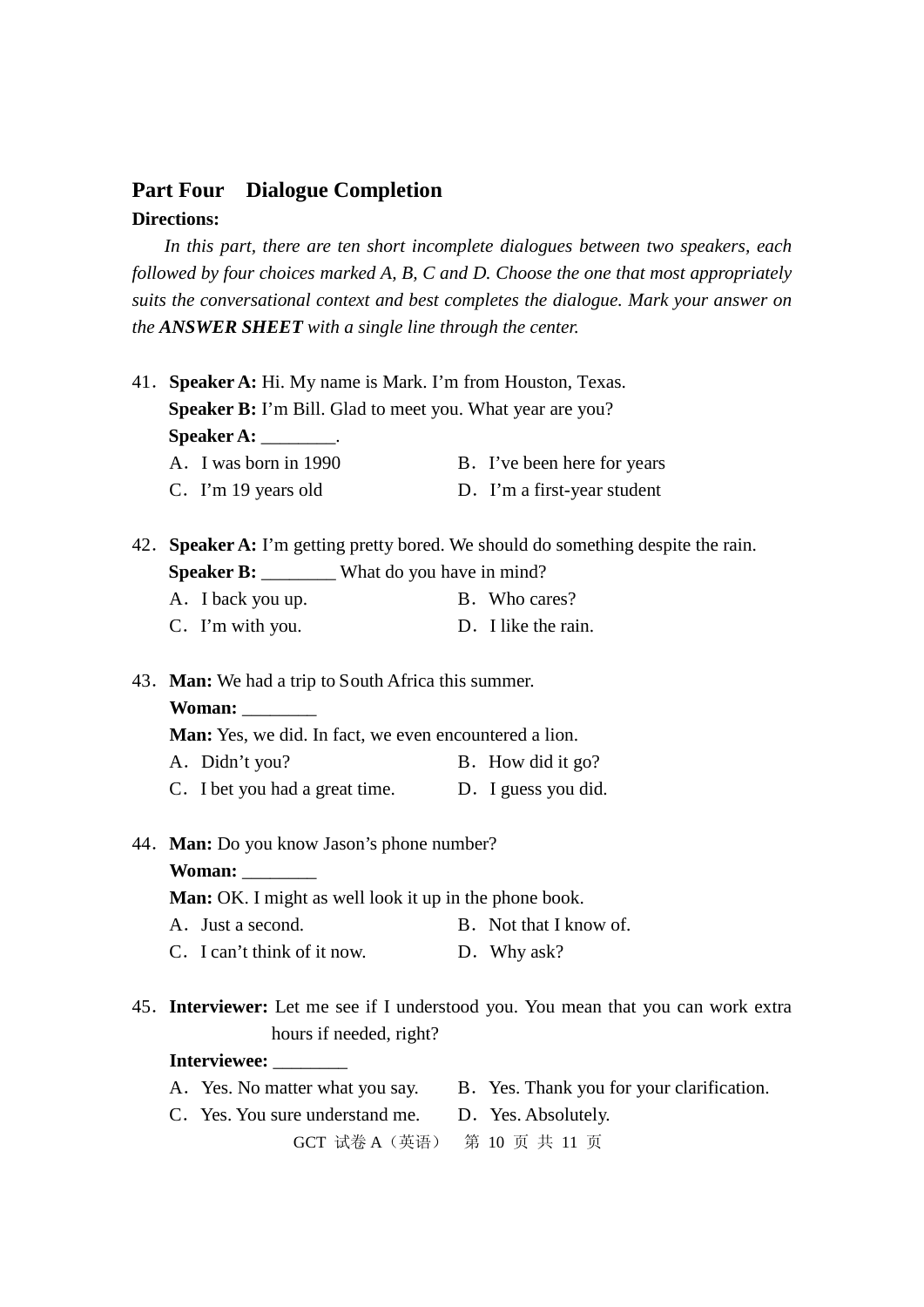46.**Speaker A:** Thanks to John, we've lost our most important client. **Speaker B:** I've told you he's not proper for the position.

**Speaker A:** \_\_\_\_\_\_\_\_.

- A.I don't really agree with you
- B.I should have listened to you
- C.It doesn't matter. I trust him
- D. Thank you for being so helpful
- 47.**Greg:** Hey Merlin. I'd like to ask you a question.

**Merlin:** \_\_\_\_\_\_\_\_

**Greg:** Well, I'm thinking about going to Sweden. What's the best time to go?

- A. Yes, go ahead. B. Sorry, I'm kind of busy.
- C. OK, what's up? D. Yeah, what's on your mind?
- 48.**Woman:** I need to buy a wedding gift for Jane and Desler.

**Man:** Should we stop at the shopping center?

**Woman:** \_\_\_\_\_\_\_\_. The wedding's not until next week, but I won't have time later to get them anything.

- A. Won't be necessary B. I suppose so
- C. It's your call D. If you insist
- 49.**Donald:** Let's eat out, shall we?

**Mason:** I'm broke. I've gone through my paycheck for the week already.

**Donald:** Don't worry. \_\_\_\_\_\_\_\_.

- A. We can find a way B. Let's split the bill
- C. Just fast food D. It's my treat
- 50.**Teacher:** Richard, class begins at 9, and you are late. **Student:** I know, but I missed my bus. I'm sorry.

**Teacher:** \_\_\_\_\_\_\_\_. You have to be here on time.

- A. Don't mention it B. That's no excuse
- C. You needn't be D. No problem

```
GCT 试卷 A(英语) 第 11 页 共 11 页
```